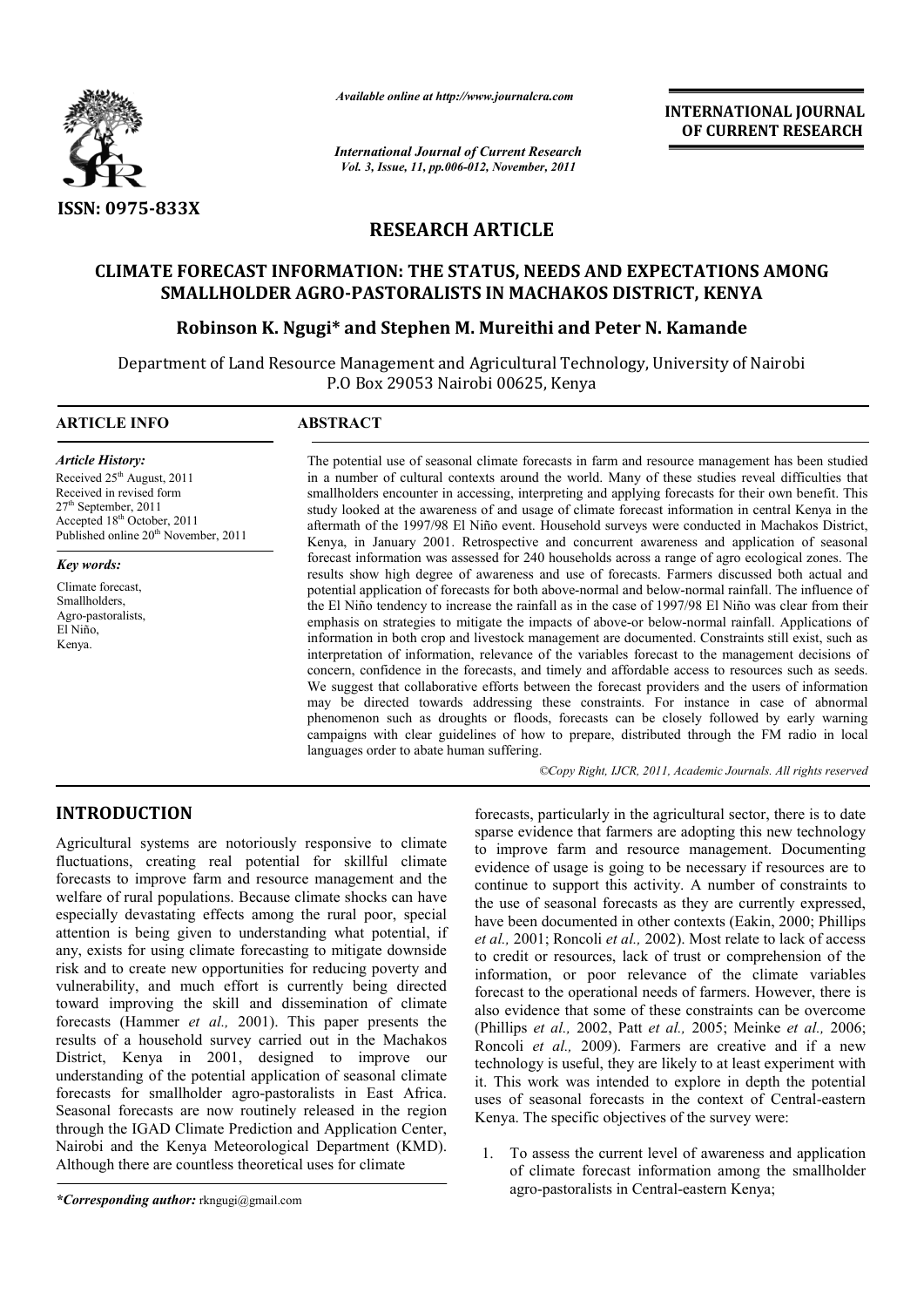- 2. To establish the current and potential value of climate forecasting information products; and
- 3. To evaluate the effectiveness of existing methods of disseminating climate forecasting information products. The results presented here will compliments other empirical research on forecast use by smallholder farmers, and provides insights existing smallholder investigations, and provide updated insights into the growing awareness of seasonal forecasts and their application to farm and resource management in rural East Africa.

## **MATERIAL AND METHODS**

#### *Study area and Location*

The survey was conducted in Machakos District, Eastern Province, Kenya. Machakos District is situated between latitudes 0° 45'S and 1° 31'S, and longitudes 36° 45'E and 37° 45'E, with a total area of  $6,051 \text{ km}^2$ . Since Machakos District is large and varied in terms of climate, physiography and agricultural potential, the southwestern part of the district, which is fairly representative of the rest of the district, was selected for the survey. Two sub-locations (small administrative units within a district) were randomly selected from each of the three agro-ecological zones.



**Figure 1. The Mwala, Machakos and Makindu study sites within the greater Machakos County**

## *Physiography and climate*

Central Machakos consists of hills and small plateaus, ranging between 700m and 2,100m high, surrounded by a large plateau about 1700 m high in the west and 700 m in the southeast. This undulating peneplain is interrupted by isolated mountains like Oldoinyo Sabuk (2144 m), Chyulu Hills, Kanzalu Ranges, Kangundo, Mua, Mitaboni, Iveti and Kiima Kimwe. The district is generally hot and dry with a bimodal rainfall distribution. The long rains are expected between March and May and the short rains between October and December. The annual average rainfall ranges between 500 mm and 1300 mm (Table 1). There are significant spatial and temporal variations within the district and rainfall reliability is quite low. The high altitude areas of the Matungulu, Kangundo, Kathiani, Central and Mwala divisions receive slightly higher rainfall than the lowland areas. The mean monthly temperature varies between 18°oC and 25°oC. July is the coldest month while October and March are the hottest. The highland areas, which receive higher rainfall, are more suitable for rain-fed agriculture than the lowland areas.

**Table 1. Mean annual seasonal rainfall totals of selected stations within the study area and associated coefficients of variation**

| Station  | Mean Annual rainfall<br>(mm) | CV(%) |
|----------|------------------------------|-------|
| Katumani | 701.4                        | 29.3  |
| Makindu  | 614.7                        | 38.7  |
| Kilungu  | 1287.2                       | 67.8  |
| Mwala    | 596.7                        | 42.3  |
| Yatta    | 654.3                        | 42.9  |
| Mbooni   | 4948                         | 62.4  |

#### *Agricultural potential and land-use types*

The majority of people in the district are rural,and derive their incomes from agricultural and livestock production activities. According to the 1997-2001 District Development Plan, subsistence agriculture is the main source of employment in the district, accounting for 29.5% of the labor force. Ranching is also practiced in the lowland areas of the district (MDDP 1997-2001).

## *Agricultural production*

Farming ranges from intensive smallholdings to large-scale farms, with a variety of both food and high-value cash crops. Farming methods range from use of traditional cultivation tools with little or no manure and fertilizers to mechanized land preparation. Generally low yields for most crops are attributed to the vagaries of the weather, low application of farm inputs, poor land preparation, late planting, improper weeding and use of inferior seeds. Maize and beans dominate household consumption. Pulses are grown in all the divisions of the district. The predominant ones are beans, pigeon peas, cowpeas, green grams and chickpeas. In favorable seasons, the district achieves self-sufficiency in pulses. The district frequently experiences food deficits due to unreliable rainfall. Although drought-tolerant crops such as sorghum, millet, potatoes, bananas and cassava have the potential to improve food security in the district, they have not been widely adopted because of attitudes and dietary habits. The principal cash crops grown in the district are coffee, cotton and horticultural crops. The most important horticultural crops are bananas, citrus, mangoes, paw-paws, macadamia nuts, cabbages, cut flowers and French beans. Vegetables and flowers are produced for both the domestic and export markets. At one time, cotton was a major cash crop in the district.

## *Livestock production*

Livestock production is a significant economic activity in the district. Almost every household owns cattle and/or goats and sheep. The other types of livestock reared include donkeys, pigs, poultry, rabbits and bees. Livestock production activities range from large-scale commercial ranches, to small-scale household level livestock keeping. The traditional grazing practices are predominant, but a few farmers practice zero grazing (feeding of livestock in confinement).

#### *Data Collection*

On-farm interviews by enumerators using a questionnaire administered to 240 households in six sub-locations. Two sublocations were randomly selected from each agro-ecological zone after which 40 households were selected and interviewed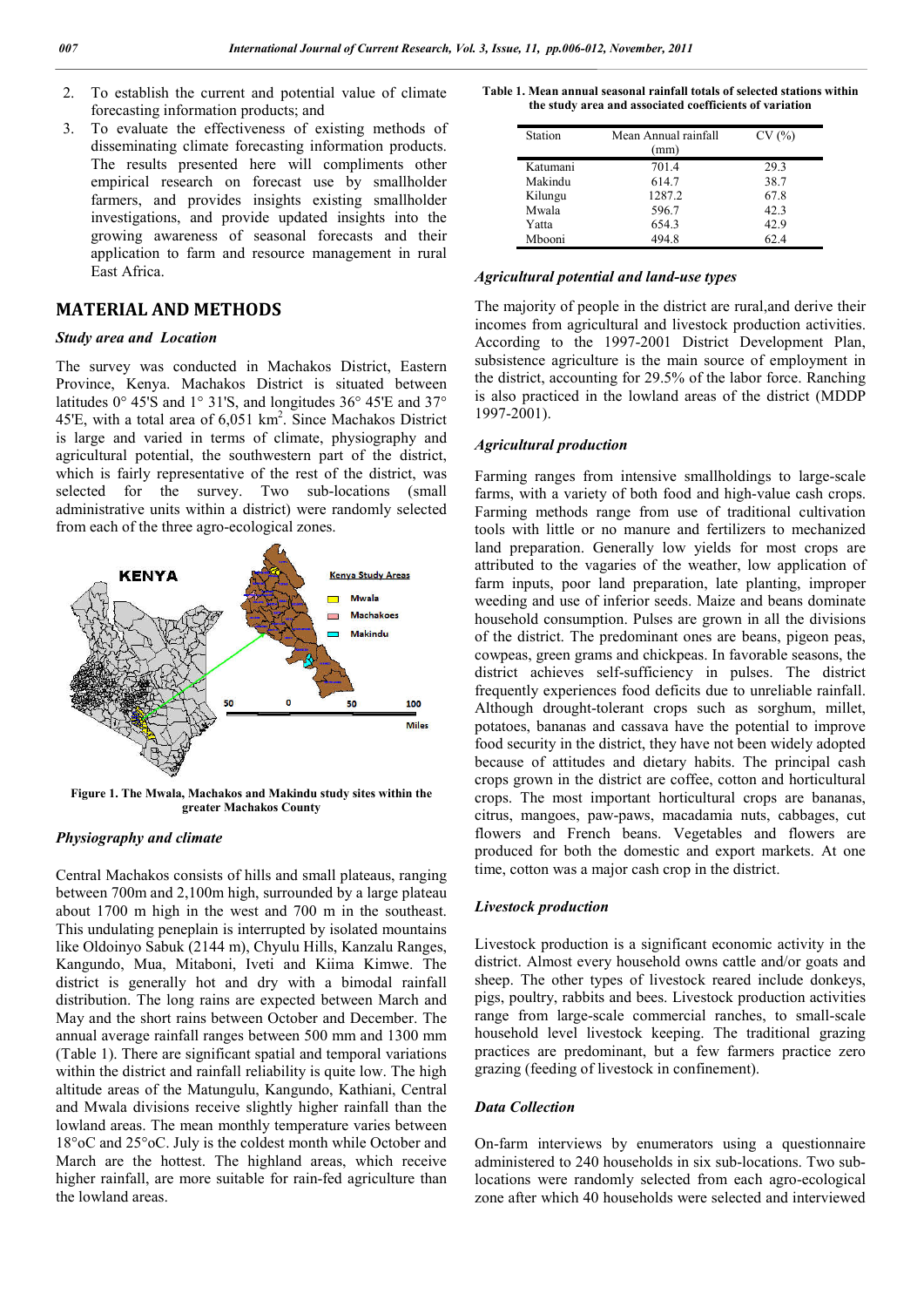in each sub-location. The enumerators selected a route that roughly cut across the sub-location, and interviewed alternate households until the target sample size for the sub-location was achieved. The sampling was purposeful, targeting household heads and/or farm level decision-makers. The survey was carried out during January 2001, which marks the end of the short rains and the beginning of the dry season. To validate the survey instrument, a pre-survey test was conducted in one of the sub-locations. Each enumerator was allowed to administer one copy of the questionnaire to one household while the other enumerators listened. The researcher and the enumerators critically reviewed the filled out copies of the questionnaire jointly. The necessary changes or adjustments to the questionnaire were made before the actual survey was carried out.

## **RESULTS AND DISCUSSION**

### *Production Practices*

The main food crops grown in the study area are maize, beans and vegetables. For the year 2000 long rains season, the highest number of farmers (70%) devoted their land to beans and peas (70% and 28%, respectively). This is because the long rains in this area are not as reliable as the short rains. Therefore, most farmers devote more land to the earlymaturing crops, mainly the pulses. Most farmers (67%) seek to buy seeds for some or all of the crops they plan to grow during any given season. However, the highest number of respondents (78%) indicated that they experience difficulty in securing the right varieties of seeds at the right time. Lack of cash, lack of proper advice from agricultural extension personnel and rampant presence of counterfeit seeds in the market compound the problem. Following retrenchment in the civil service, there are only a few field agricultural extension officers. Most respondents who do not buy seeds obtain seeds by selecting some from their previous season's crop – a longstanding tradition not only within the *AKamba* community, but in many African communities. Some farmers actually have more confidence in their own seeds than in certified seeds. The practice is, however, rapidly disappearing due to increasing awareness about the advantages of using certified seeds. Application of farm inputs like fertilizers, animal manure, compost and pesticides is a common crop husbandry practice within the survey area. The assessment revealed that majority (over 90%) of the respondents applies one or more of these inputs, at one time or another. Fertilizers and manure are mostly applied before or at planting. Whether a farmer uses these inputs depends on factors such as the soil fertility estimated on the basis of the previous season's crop yield, availability of cash to buy the inputs, availability of the inputs and the farmer's experience. The anticipated amount of rainfall was found to have a strong influence, not only on whether any inputs will be applied but, also the quantities to be applied. Adverse climatic conditions such as an impending drought or disease outbreak, may spur sales of livestock, albeit at very low prices.

## *Responses by Those Who Received Climate Forecast Information*

Results from questions about responses to climate forecast information are divided into two sections, depending on whether the respondents were or were not receiving climate

information. For the group not receiving any climate information, the questions were hypothetical based on the assumption that they would like to start receiving the information. The objective was to establish the type of climate information that would be most useful if they were to start receiving, how they would use it and the appropriate lead time. A majority of the respondents indicated that they are currently receiving meteorological information (82%). The 1997-1999 data (Figure 2) shows that the number of respondents receiving the information and those with a 'feel' of its accuracy and usefulness, steadily increased during this period. The increase can possibly be partly attributed to the awareness raised by the 1997/98 *El Niño* event.



**Figure 2. Reception, accuracy and usefulness of seasonal climate forecasts 1997-1999**

### *Types of climate forecast information received and channels of dissemination*

Of the five types of climate forecasts issued by KMD, the seasonal forecast turned out to be the most commonly received product within the survey area. The other types of forecasts were virtually absent. The access to monthly and decadal forecasts in arid zone is suspected to be sporadic since the KMD does not disseminate these forecasts to the general public. Table 2 presents the primary sources of climate information by zones. The results indicate that radio is the primary source of climate information in in the study area. This is supported by the fact that the highest number of respondents own radios (70%, 72% and 43% in sub-humid, semi-arid and arid zones respectively) with a few respondents owning both radio and television. Inter-personal contacts turned out to be a valuable source of climate forecast information. In the absence of a radio or television, most farmers depend on what they hear from friends, relatives, neighbors, administration personnel (chiefs and sub-chiefs). Every member of the community is concerned about the nature of rainfall during the up-coming season. Therefore, as the season approaches conjectures about the likely rainfall scenario (such as amount, on-set and distribution) constitute the most common topic in social encounters.

**Table 2. Primary sources of various types of climate information (% of respondents)**

|                              | <b>Sources of information</b> |                      |  |                                                  |         |                      |
|------------------------------|-------------------------------|----------------------|--|--------------------------------------------------|---------|----------------------|
|                              |                               | personal<br>contacts |  | Radio Inter- TV Newspaper Traditional Government | methods | extension<br>officer |
| Percentage of<br>respondents | 84                            | 8                    |  |                                                  |         |                      |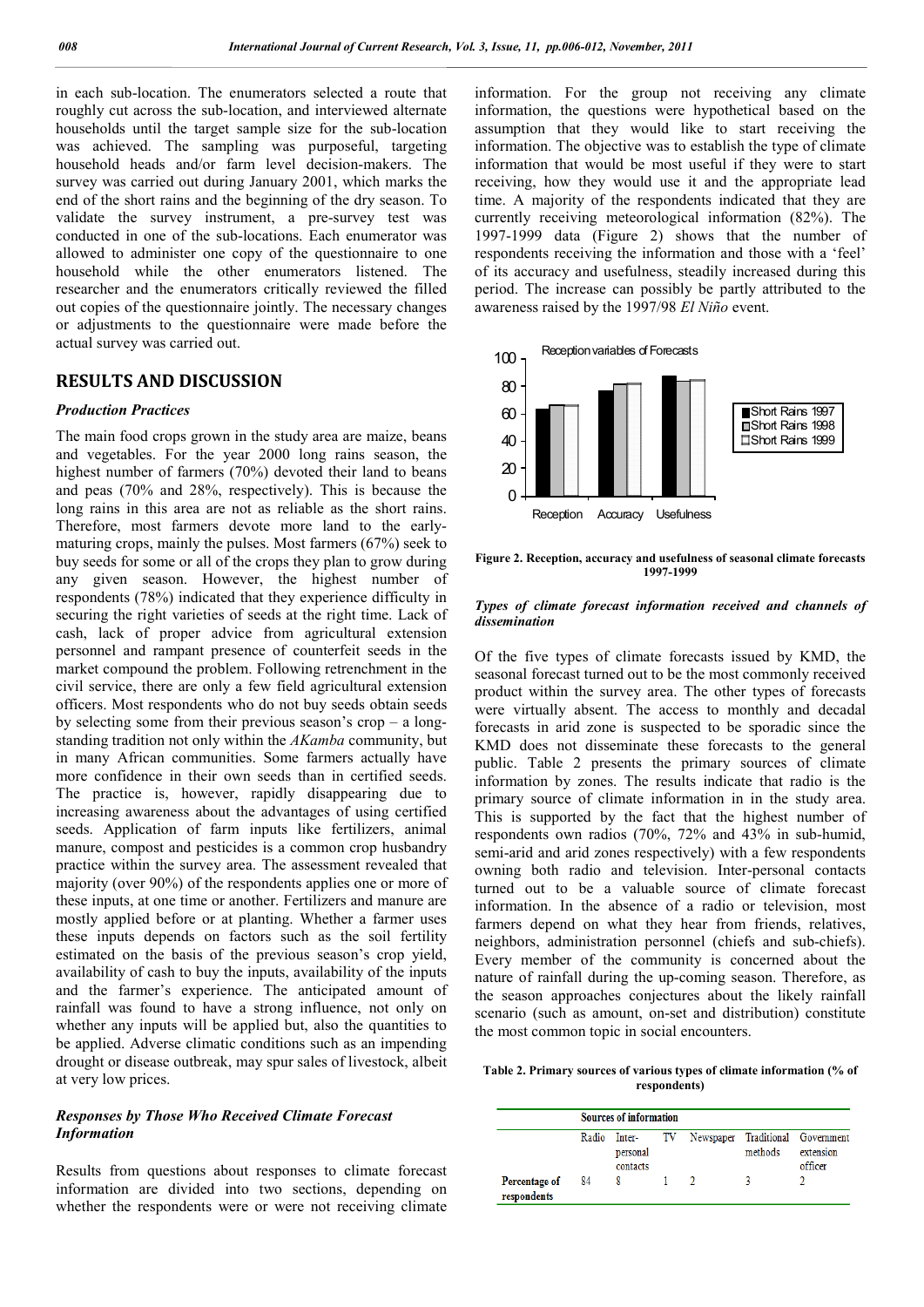

**Figure 3. Farm management decisions influenced by different climate forecasts (% of respondents)**

The majority of the interviewees who reported receiving climate information apply it in their farm management decision-making processes. The assessment further revealed that decisions made by farmers in preparation for an upcoming season were strongly influenced by the type of forecast information received, e.g., whether the rains would be normal, above normal or below normal. Figure 3 presents the different farm management decisions that would be potentially influenced by the three climate forecasts in the three agroecological zones.



*Application of climate information in operational farm decisions*

During above-normal rainfall, soil conservation decisions such as repair or construction of terraces ranked the highest in importance in all three zones. However, the problem seemed to be more critical in the sub-humid zone, which is not only hilly, but also normally receives more rainfall than the other two zones. Other important decisions included selection of late-maturing hybrid maize varieties, and planting of trees

including fruit trees. In the arid zone, a few farmers indicated that they would do relay intercropping the rains were expected to be above normal. The practice involves planting two crops within the same season. The second crop, normally an earliermaturing variety than the first, is planted just before the first crop is harvested. The idea is to take maximum advantage of the excess soil moisture. Double planting was not very popular as the risk is quite high. For the below-normal rainfall**,** farm management decisions related to the species and varieties of crops to be planted seemed to take precedence. In the arid zone, a majority of the respondents indicated that they would select more of the short-maturing crop varieties to take advantage of the limited moisture. Early planting was an important decision in all the three zones. Decisions related to water, food and fodder conservation were also important, although according to these results, they were only important in the arid and semi-arid zones. Generally, if normal rainfall is anticipated**,** no major changes were made to operational decisions. According to our results, a relatively high number of farmers, particularly in the arid and semi-arid zones, would prepare the land early, apply manure and plant the most popular crop varieties early.

## *Responses by Those Not Receiving Climate Forecast Information*

Lack of awareness of existence of the information, inaccessibility of the information and lack of interest were cited as the most common reasons for not receiving the information in all the three zones. As with those who reported receiving the information, lack of a radio or batteries for the radio, and not knowing when the information was broadcast came up as additional potential hindrances. Regarding the types of information that would be potentially most useful if the respondents were to start receiving any climate information, seasonal forecasts again ranked the highest in all the three zones (Figure 4).

Like those who reported receiving the information, the respondents indicated that the information would potentially be used in making important farm-level decisions such as when to start preparing the land, when and what to plant. Some participants viewed this information as potentially able to feed into the overall planning of farm management activities. A majority of the respondents in sub-humid and semi-arid zones indicated that the information would be most needed, before the rainy season, while in arid, the highest number of respondents said they would require it throughout the year. A majority of the interviewees rated the information as potentially very useful. Reduction of the number of untimely or 'blind' decisions, cited as the most important problem, would be potentially mitigated by availability of climate information. Most participants requested that the information be made more accessible to farmers.

## *Value of additional climate forecast information*

The assessment revealed that information such as the onset and ending of the rains, and the possibility and timing of drought, would be useful to the community, and would enhance the decisions farmers make on the basis of the nearnormal, below-normal or above-normal rainfall categories typically presented. It was apparent from our results that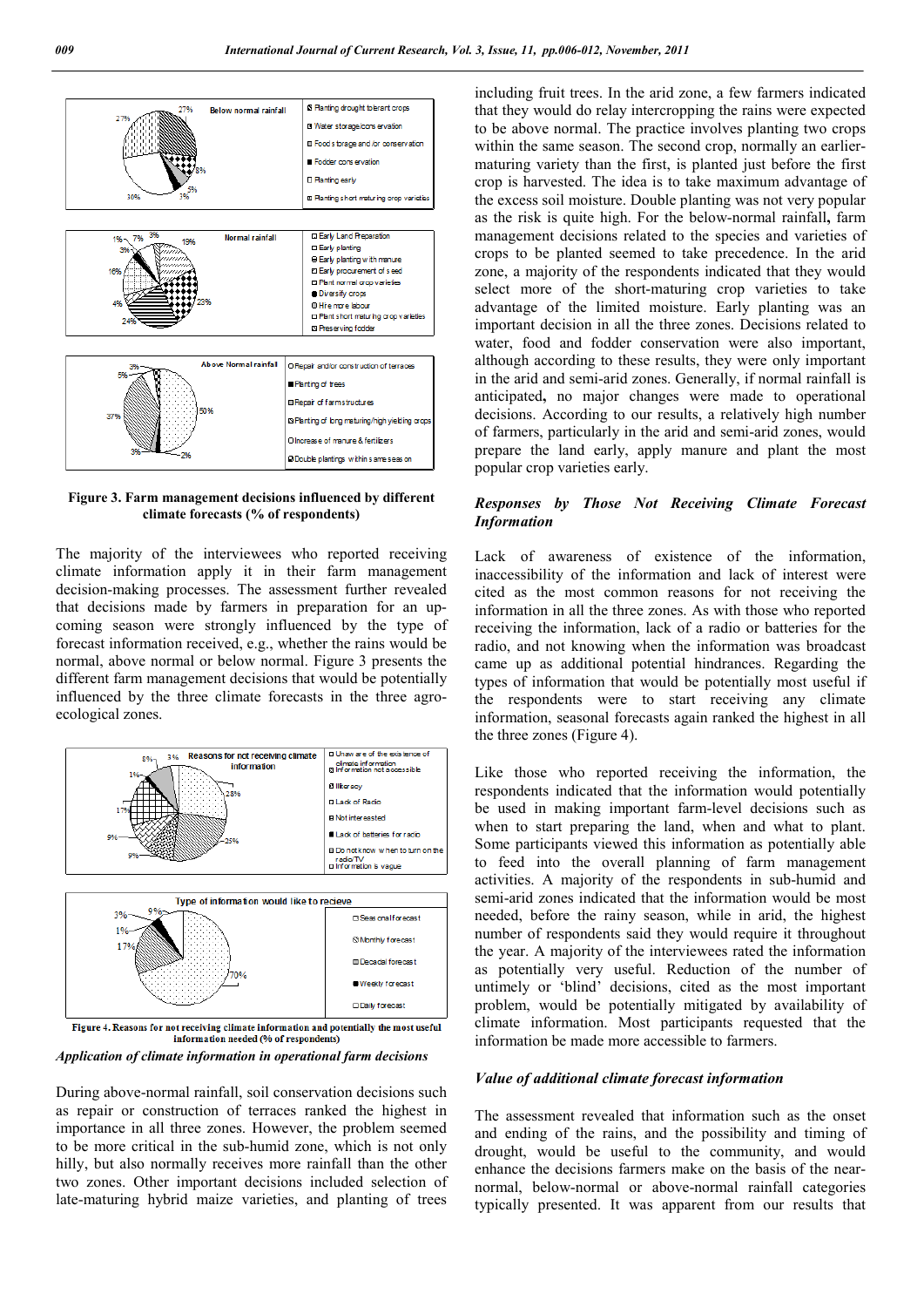different types of information, beyond seasonal total rainfall, would influence different farm management decisions (Figure 4). The highest proportion of respondents in all the three zones indicated that with additional information on when the rains are likely to start was essential as they would know when to start planting. Ideally, these activities should be completed before the on-set of the rains. Therefore, availability of this information would enable farmers to make more accurate decisions on the timing of land husbandry practices, thereby increasing the chances of a successful crop harvest and thus household food security.



Figure 5. Farm decisions that might be influenced by on-set and end of rains (% of respondents)

For the majority of interviewees, information on when the rains are likely to stop would also improve their decisions on when to start conserving water, harvesting the crops and preparing the grain storage structures. Some farmers indicated that the extra information could also influence the decision on what to plant, particularly if coupled with information about the timing of the onset of the rains. Droughts are dreaded climatic phenomena in the survey area. Therefore, information on when the next drought is likely to strike can spur more tactical measures than the below-normal forecast of seasonal rainfall. From the results of this assessment, the strategic decisions that would potentially be influenced by information about drought risk and timing include water, food and fodder conservation (Figure 6). If drought is forecast, some respondents indicated that they would plant drought-tolerant crops rather than their usual crops. Others indicated that they would save their seeds by simply not planting anything during the season. To others, the information would assist them to make more prudent livestock management decisions such as destocking. The decision to seek off-farm employment as a strategy against drought turned out to be most critical in the more arid and drought-prone zone. According to these results, conservation of fodder is a more important strategy than sale of livestock. Disposing of livestock is among the last desirable options to hedge against drought.

## *Climate forecast information status during 2000*

In order to get a clearer picture of the climate information status in the district, the survey zeroed in on year 2000. The assumption was that farmers would more readily recall the events of the immediate past year. The main objective was to establish whether the farmers received the two forecasts issued that year, what they actually heard, whether the forecast was accurate, whether they used the information and if they did,

how they used it. The survey further sought to establish whether respondents also received the crop and livestock advisories that accompanied each forecast, whether the advisories were adopted and if not, why not. Our data showed that the majority of the respondents received the year 2000 long rains forecast (Table 2). A large number of those who received the forecast heard that the rains would be belownormal. According to the KMD press release, Machakos District was expected to experience enhanced probabilities of below normal rainfall. Although the probabilistic nature of the information was lost, the message heard was in the correct category.

On the accuracy of the long rains forecast, the majority of the respondents in zones III and IV described it as either very accurate or accurate. In zone V, the majority of the respondents rated the forecast as accurate. With reference to the short rains, majority of the respondents indicated that they received the forecast (Table 2). However, unlike the long rain forecast, there was considerable variation in the message the respondents received. In the sub-humid and semi-arid zones, the majority of the respondents heard that the rains would be below normal. In the semi-arid zone, the majority heard that the rains would probably be normal, while the rest were almost equally split between the upper and lower categories. This illustrates the variability in how the forecast information was interpreted.

**Table 2. Seasonal forecast accessibility, interpretation and perceived accuracy in three agro-ecological zones averaged across the three zones**

| <b>Forecast received</b>  |    |                    |              |                           |  |
|---------------------------|----|--------------------|--------------|---------------------------|--|
|                           |    | Yes<br>88          | No<br>12     |                           |  |
| Percentage<br>respondents | of | Above Normal<br>34 | Normal<br>15 | <b>Below Normal</b><br>51 |  |
| Accuracy<br>forecast      | of | Very Accurate      | Accurate     | Somewhat<br>Accurate      |  |
| Percentage<br>respondents | of | -79                | 13           |                           |  |

According to the KMD, the district was expected to receive near-normal rainfall, with a tendency towards slight enhancement. This type of forecast is not clear-cut and many ordinary farmers might have difficulty interpreting it. We suspect that the nature of the forecast may have contributed to the disparity in the forecast message the farmers purported to have heard.

#### *Crop and livestock advisories*

With reference to the crop advisory accompanying the year 2000 long rains forecast, the highest proportion of interviewees heard that they should plant early-maturing and drought-tolerant crops. In the sub-humid zone, 35% of respondents also heard that they should prepare the land early and plant early. The responses closely agreed with the official KMD message, which indicated that the depressed rainfall outlook was still capable of supporting some crop production, provided that the right choices of seeds and planting dates were made in time. KMD recommended planting more earlymaturing than the late-maturing crop varieties. A large number of the interviewees who received the long rains crop advisory indicated that they adopted it. However, the adoption rates were higher in sub-humid and semi-arid zones than the arid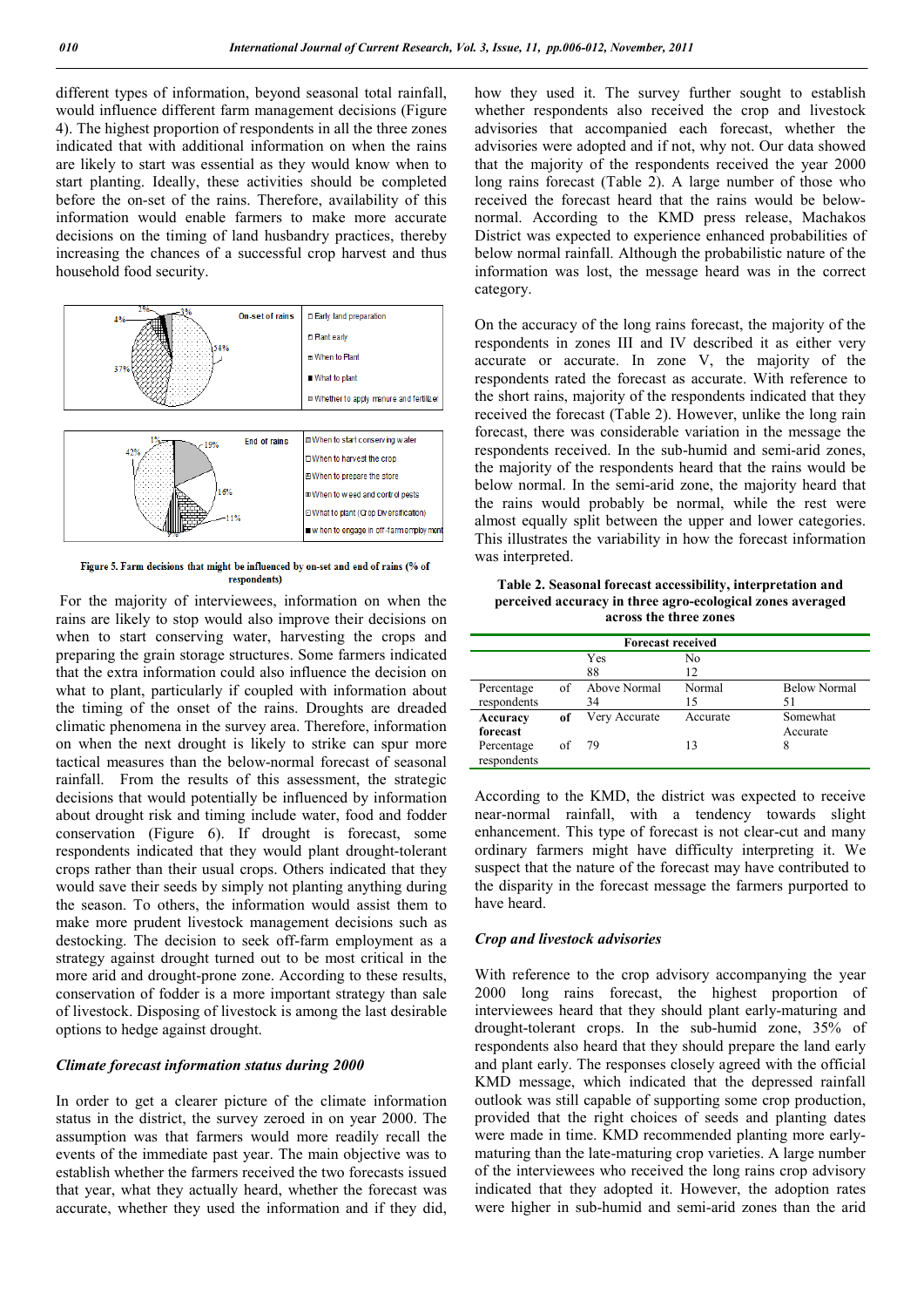zone. In line with the advisory, most farmers prepared the land early and planted early using mainly the early-maturing crop varieties. The responses to the livestock advisory accompanying the long rains forecast differed from the KMD message, which simply stated that the March-May 2000 rains were likely to be erratic with potential to affect both crop and livestock production. Thus, while the report contained no specific strategic measures that the farmers should have taken to minimize the potential impacts of the rains on livestock, the responses referred to specific measures such as planting of fodder, conservation of fodder and reduction of livestock numbers. It was hard to identify the source of the tactical measures that the farmers indicated they took. The most likely source was Agricultural Extension Officers. Fodder conservation and reduction of livestock numbers were the most important tactical measures in the more arid zones. As with crops, the highest number of respondents indicated that they adopted the advisory, putting in place some forage conservation measures for their livestock. A smaller proportion (10%) reduced their livestock numbers (Table 3).

**Table 3. Adoption of advisory and measures taken against year 2000 short rains on crops and livestock**

| Measures<br>taken<br><sub>on</sub><br>crops | Early planting<br>with manure | Planting<br>drought tolerant<br>crops   | Planting high<br>yielding crop<br>varieties |  |
|---------------------------------------------|-------------------------------|-----------------------------------------|---------------------------------------------|--|
|                                             | 40%                           | 33%                                     | 27%                                         |  |
| Measures<br>taken on<br>livestock           | Preserve fodder               | Checking<br>livestock body<br>condition | Reducing<br>livestock<br>numbers            |  |
|                                             | 51%                           | 9%                                      | 40%                                         |  |

#### *Alternatives in the absence of climate forecast information*

Ignorance and lack of interest was the major hindrance to reception of forecasts in the sub-humid (100%) and semi-arid zones (85.7%). For about 50% of the respondents in the arid zone, the main problem was that radios were often out of order or lacking batteries. In the absence of the forecasts, all of the respondents in the sub-humid zone indicated that they depended on divine intervention, while 100% and 60% in the semi-arid and rid zones, respectively, reported that they relied on past experience. Data on subjective performance of the farms with and without the forecasts was only available for the long rains. According to our results, 100% of respondents in the sub-humid zone and 56% in the arid zone noted no difference, while 75% in the semi-arid zone reported that the performance was lower without the forecast.

#### **Conclusions**

This field survey data shows that the majority of farmers in Machakos District are aware of the existence and importance of climate forecast information (meteorological or traditional) for their farm-level operational decisions. The use of the information varied by agro-ecological zone, and whether the forecast favored normal, above-normal or below-normal rainfall. Farmers were more familiar with strategies for using a forecast for above-normal rainfall than for the other categories, perhaps as a result of their experience with the heavy rains during the El Niño event of 1997/98. Although both traditional and scientific climate knowledge systems exist in Machakos, they are not equally rooted. Some farmers are highly skeptical of the latter. It was evident from the survey that when both the traditional and scientific forecast

information is available, both are applied. However, in the absence of meteorological forecasts, traditional forecasts together with previous experience remain the only basis for farm-level decisions pertaining to forthcoming seasons. Mechanisms for integrating the two knowledge systems could potentially improve understanding of the uncertainties of climate forecast information, and form a basis for fitting scientific forecasts into existing decision processes.

In spite of the relatively high degree of awareness of the existence and role of climate information among the smallscale agro-pastoral farmers in the survey area, the most common general comment among the respondents was that the climate information should be made accessible to more users (generally farmers). One of the suggested methods was to disseminate the forecasts in local languages using the local FM radio stations. Radio was the most common source of forecast information. For the minority of respondents who did not receive forecasts, lack of awareness of existence of the information, lack of interest and lack of radios or televisions were cited as the main hindrances. Current efforts in Kenya to develop a radio-based climate information dissemination system provide opportunities to tailor information products to suit the needs of the user community. Additionally, mechanisms for more interactive forums could be developed in which farmers are able to participate in the process of knowledge development and inquiry regarding seasonal climate forecasts. Evidence of the effectiveness of such opportunities was provided during post-survey meetings held in the participating communities. Farmers who attended had a chance to discuss the information in local language, ask questions, and share their own interpretation of possible strategic plans for the upcoming season, helping to build confidence and remove the mystery currently surrounding forecast information. This kind of community-level involvement should be integrated into any information dissemination system to realize maximum benefit of seasonal forecasts.

#### **Acknowledgements**

Financial support for this work was provided by the Office of Foreign Disaster Assistance of the U.S. Agency for International Development, under the project "Capacity Building in Regional Climate Prediction and Applications in the Greater Horn of Africa" (AID AOTG 009001 17900). The project was a joint effort between the IRI, the IGAD Climate Prediction and Applications Centre (former Drought Monitoring Centre, Nairobi), and the world Metrological Organization, WMO. We are grateful to Zaccheaus Ndirima for the help with the study area map.

## **REFERENCES**

- Eakin H 2000. Smallholder Maize Production and Climatic Risk: A Case Study from Mexico. *Climatic Change,* 45:19-36.
- Hammer G L, Hansen JW, Phillips JG, Mjelde JW, Hill H, Love A and Potgieter A 2001. Advances in application of climate prediction in agriculture. *Agricultural Systems,* 70, 515–553.
- Machakos District Development Plan, (MDDP) 1997-2001.
- Meinke H, Nelson R, Kokic P, Stone R, Selvaraju R, Baethgen W (2006) Actionable climate knowledge: from analysis to synthesis. *Clim Res.,* 33:101–110